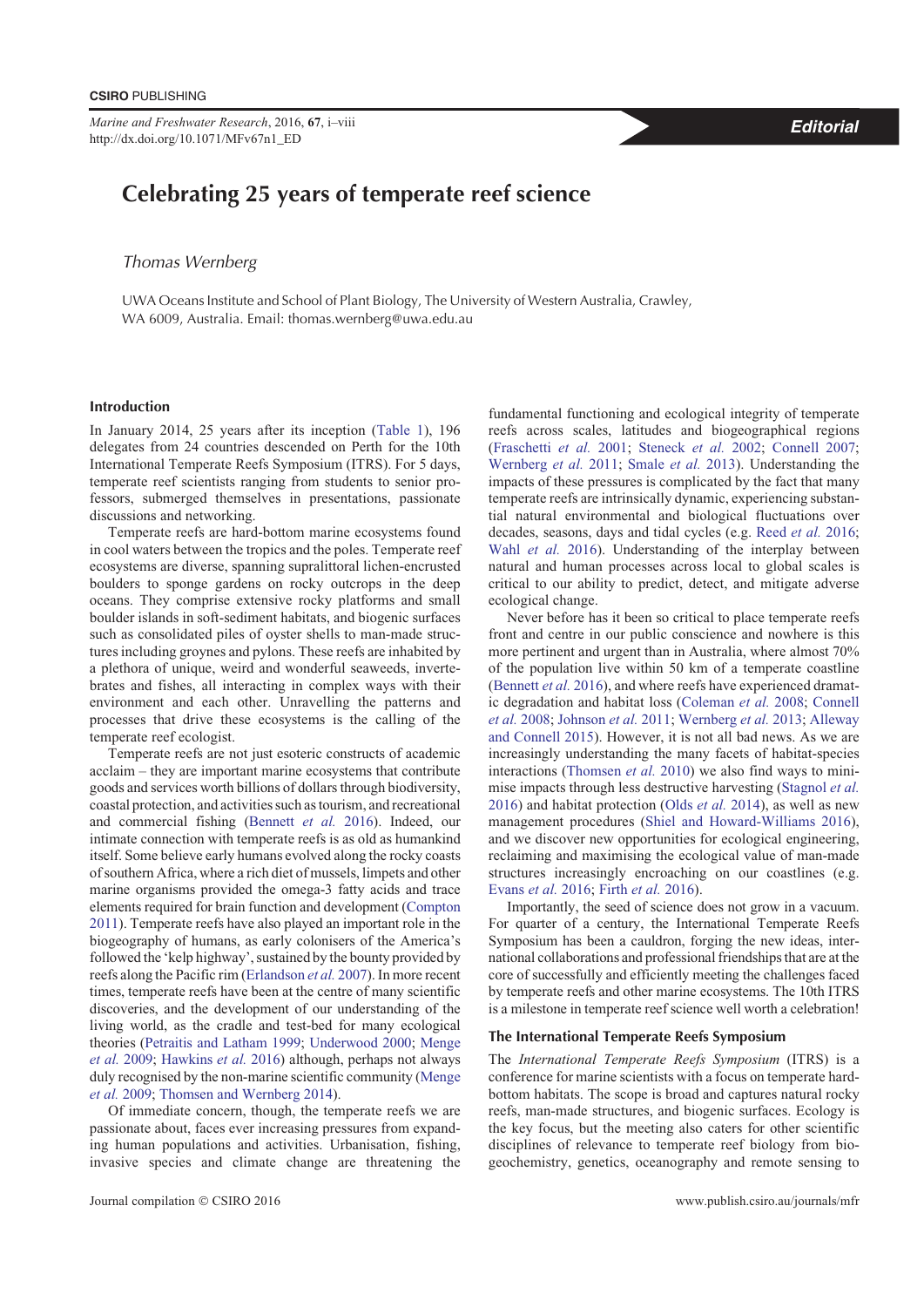|  | Table 1. Overview of the first 10 and the 2 future ITRS meetings |
|--|------------------------------------------------------------------|
|--|------------------------------------------------------------------|

Prof. Tony Underwood, the only person to have attended all 10 meetings to date, helped populate this table

<span id="page-1-0"></span>

| <b>ITRS</b> | Date          | $Host(s)$ and venue                                                                                                    | Country      |
|-------------|---------------|------------------------------------------------------------------------------------------------------------------------|--------------|
|             | July 1989     | Mick Keough, Gerry Quinn and Peter Fairweather, The University of Melbourne, Melbourne                                 | Australia    |
| 2           | January 1992  | David Schiel, Bob Creese, Chris Battershill, Geoff Jones and Alison McDiarmid,<br>The University of Auckland, Auckland | New Zealand  |
| 3           | February 1995 | Tony Underwood and Gee Chapman, The University of Sydney, Sydney                                                       | Australia    |
| 4           | July 1997     | Juan Carlos Castilla and Patricio Ojeda, Pontificia Universidad Católica de Chile, Santiago                            | Chile        |
| 5           | February 2001 | George Branch, The University of Cape Town, Cape Town                                                                  | South Africa |
| 6           | January 2003  | David Schiel, The University of Canterbury, Christchurch                                                               | New Zealand  |
|             | June 2006     | Dan Reed, Carol Blanchette, Ali Witmer, and Steve Gaines, The University of California, Santa Barbara                  | <b>USA</b>   |
| 8           | January 2008  | Sean Connell and Bayden Russell, The University of Adelaide, Adelaide                                                  | Australia    |
| 9           | June $2011$   | Steve Hawkins, Richard Thompson and Louise Firth, The University of Plymouth, Plymouth                                 | UK           |
| 10          | January 2014  | Thomas Wernberg and Gary Kendrick, The University of Western Australia, Perth                                          | Australia    |
| 11          | June 2016     | Lisandro Benedetti-Cecchi and Fabio Bulleri, The University of Pisa, Pisa                                              | Italy        |
| 12          | 2018?         | Gray Williams, The University of Hong Kong, Hong Kong                                                                  | Hong Kong    |

#### **Table 2. Guiding principles of the International Temperate Reefs Symposium as discussed by the informal 'ITRS council' during the 10th ITRS in Perth**

In attendance or contributing to the list: Tony Underwood, Gee Chapman, Steve Hawkins, David Schiel, Mike Foster, Gray Williams, Sean Connell, Bayden Russell, Lisandro Benedetti-Cecchi, Fabio Bulleri, Dan Reed, Christopher McQuaid and Thomas Wernberg

#### Guiding principles of the ITRS...

- The ITRS is run by active and enthusiastic marine ecologists, and is not a society *per se*. ITRS matters are dealt with by the informal 'ITRS Council', composed of past and known future hosts active in the ITRS community and other stalwarts of long-standing in ITRS.
- The ITRS is principally concerned with the ecology of temperate hard-bottom marine habitats; its aim is to exchange scientific information and ideas about temperate reefs at the international level, with an emphasis on the presentation of completed or nearly completed research. The symposium encourages critical discussion of topical issues and ideas.
- The ITRS is held at  $\sim$ 3-year intervals and should, if possible, alternate between Australasia and elsewhere. Succession planning is an organic process of volunteering, consultation and discussion.
- The ITRS should be hosted by a research group which has shown a long-term commitment and engagement in the ITRS community.
- The ITRS should retain, as much as possible, a 'workshop' atmosphere, with appropriate plenaries, discussion groups and social activities, and not become 'just another conference'. It should be a priority to keep registration costs down to facilitate student and postdoc participation (there is no tradition for using expensive conference organisers).
- To facilitate consistency and continuity, it is customary to have immediate past and future hosts serve on a scientific reference and planning group for new meetings.
- Occasionally, the ITRS presents an '*Award in Recognition of Lifelong Service and Contributions to Temperate Marine Ecology*' [\(Fig. 2\)](#page-4-0). It is expected that awardees have been active in ITRS over several meetings and have achieved high international standing in the scientific community. Awardees are nominated by senior colleagues and agreed on following broad consultation among other senior members of the ITRS community, especially the 'ITRS Council'. An engraved plaque is awarded, modelled on previous awards, with wording consistent with previous awards and with the logo of the ITRS conference where it is presented ([Fig. 2\)](#page-4-0).

biogeography and management, not to mention all their intersections. Since its inception 25 years ago, the ITRS has grown steadily and is now arguably the biggest meeting of relevance to those with a dedicated focus on temperate marine ecology and associated disciplines.

The first 25 years of temperate reefs symposia have enjoyed the strong-spirited mentorship of those who originally instigated the meeting. However, as the original stalwarts are passing on the baton to the next generation, maintaining the strong momentum of temperate reef science into the future is increasingly in new hands. To facilitate this process, discussions in Perth resulted in a set of broadly agreed guiding principles for future meetings (Table 2). These are not meant to be prescriptive, but rather an explicit reflection on the intentions of the original meeting and the tradition that has emerged.

The ITRS originated in Australia in the late 1980s (Table 1). Born out of frustration with the heavy dominance of the coral reef agenda in research and funding, leading Australasian marine ecologists at the time instigated the ITRS as a platform to showcase outstanding temperate reef science (A. J. Underwood, pers. comm.). Taking turns at hosting each other's research groups under informal conditions, the emphasis was to provide a forum for critical discussion of topical ideas and research in temperate reef ecology. As interest and attendance grew, it was agreed that meetings should alternate between Australasia and 'somewhere else'. The first two meetings outside Australasia were respectively in Chile and South Africa, but eventually the Northern Hemisphere was also included and this pattern of alternation has now become a tradition (Table 1). Given its roots, the temperate reef community remains in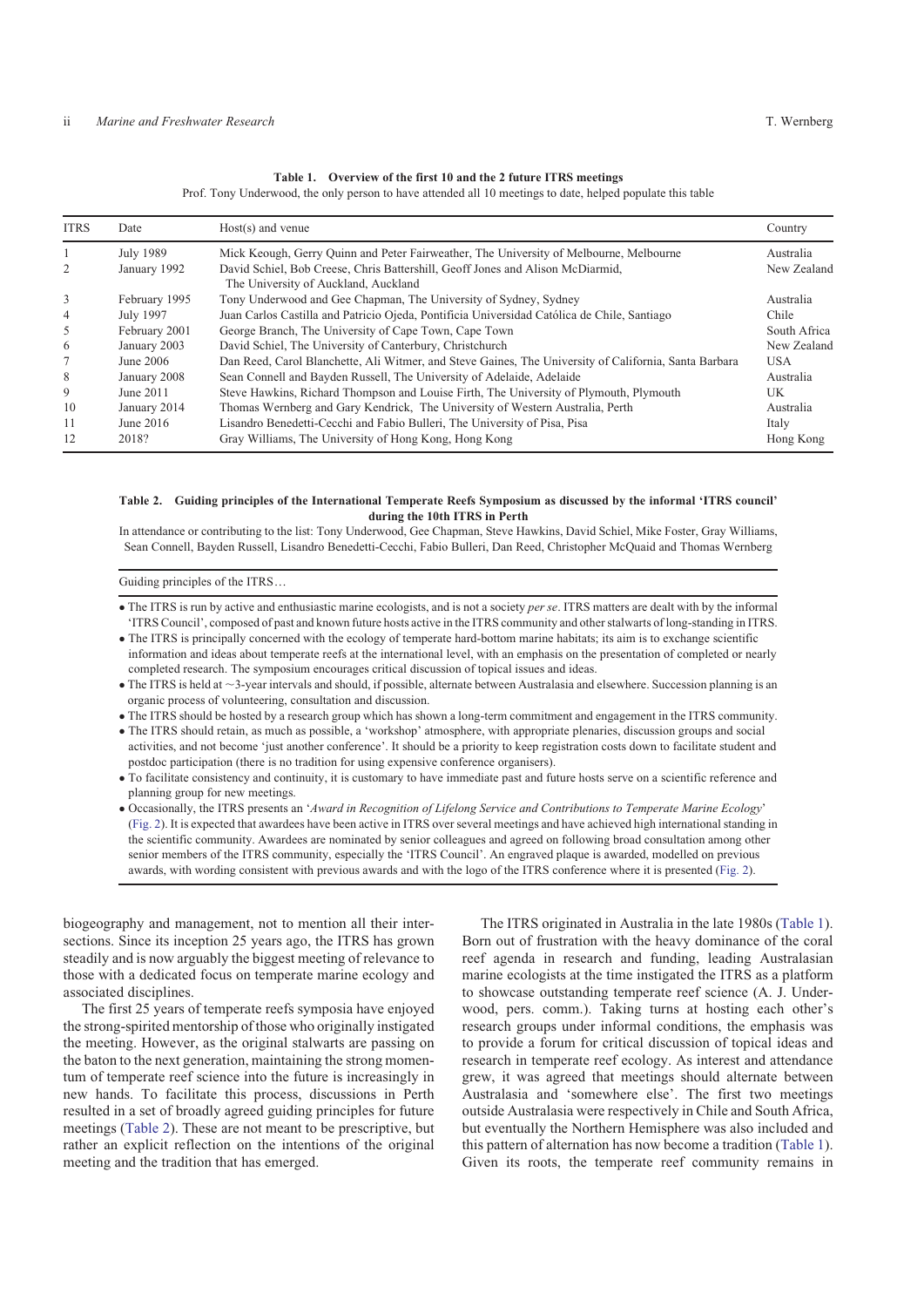agreement that maintaining a strong Australasian and Southern Hemisphere connection into the future is important, as well as ensuring a broad geographic representation ([Table 2\)](#page-1-0).

The informal beginnings of the ITRS remain deeply imprinted in the ethos of present day meetings. Unlike the premier meetings of many other disciplines, the ITRS is not controlled by the rigid structures of a formal society, but is driven by the passion and enthusiasm of active temperate reef researchers. To this end, a core principle has always been that the ITRS is hosted by a research group(s), who invites the community to experience their local setting with minimal interference from expensive professional conference organisers. ITRS meetings have therefore always had a strong local flavour: maintaining this, and avoiding the ITRS turning into 'just another sleek conference', invokes strong feelings in the ITRS community. Keeping registration costs down to facilitate broad participation has also always been a priority, as has providing ample opportunities for all participants to interact in informal gatherings ([Table 2\)](#page-1-0).

*In lieu* of a formal society, succession planning and other ITRS business is an organic process centred on an informal 'ITRS council', made up of all past and known future meeting hosts active within the ITRS community, and a few other stalwarts. The primary mechanism for recruiting future hosts is 'volunteering' by and of colleagues with a high scientific standing and long history of active participation in the ITRS community including attendance at several previous ITRS meetings ([Table 2\)](#page-1-0).

The ITRS has a strong tradition for acknowledging outstanding students and honouring distinguished colleagues. Most meetings present awards for the best student presentations [\(Fig. 1](#page-3-0)) and it has been customary to invite plenaries from within the ITRS community. Several formats have been employed to honour longtime engagement and contributions. For example, at the 2nd ITRS in Auckland, a special colloquium was organised in honour of Prof. Joe Connell, and at the 8th ITRS in Adelaide Prof Tony Underwood was invited to give an honorary afternoon seminar and speech during dinner. This tradition was carried on at the 10th ITRS in Perth, with casual (i.e. refreshments provided), late afternoon reflective plenaries by Prof. Steve Hawkins and Prof. David Schiel. As a pinnacle of peer recognition, the ITRS *occasionally* presents an award for outstanding achievement, consistent contribution and engagement in the temperate reefs community [\(Table 2](#page-1-0)). The nomination for an ITRS Award is a peer-driven process, and to date this honour has been bestowed on six members of the ITRS community ([Fig. 2](#page-4-0)):

- 2003 Prof. Michael S. Foster, Moss Landing Marine Laboratories, United States of America.
- 2006 Prof. Antony J. Underwood, University of Melbourne, Australia.
- 2006 Prof. George M. Branch, University of Cape Town, South Africa.
- 2006 Prof. Joseph H. Connell, University of California Santa Barbara, United States of America.
- 2011 Prof. Stephen J. Hawkins, Southampton University, United Kingdom.
- 2014 Prof. David R. Schiel, University of Canterbury, New Zealand.

## The 10th ITRS at UWA

The 10th International Temperate Reefs Symposium convened at the University of Western Australia (UWA) in Perth within the unique, heritage listed surrounds of Western Australia's oldest university campus. Located on the banks of the Swan River, the Temperate Reefs community acknowledge the traditional owners of the land hosting the ITRS, the Nyoongar People, and also pay our respect to their Elders both past and present, and extend that respect to other indigenous Australians.

Perth was the perfect location to celebrate the 25-year milestone in temperate marine science – few places in the world have such natural biodiversity, resources and human activities juxtaposed in such a rapidly growing intellectual and economic environment, and science is at the core of navigating these diverse interests. Pertinently, the overarching theme for the symposium was '*Ecological Transitions*', a theme intended to explore diverse spatial, temporal, environmental and biotic transitions in temperate reef ecosystems while recognising that a key challenge for the future is linking mechanistic ecology with approaches that address global questions.

The symposium was opened by Prof. Paul Johnson, Vice-Chancellor for UWA, and Prof. Lyn Beazley, Science Ambassador and Chief Scientist for Western Australia. Prof. Len Collard of the Nyoongar people welcomed everyone to his country and demonstrated traditional didgeridoo playing, with notable on-stage participation from Prof. Peter Petraitis (University of Pennsylvania), Prof. Lisandro Benedetti-Cecchi (University of Pisa) and Dr Gil Rilov (Israel Oceanographic and Limnological Research).

The 10th ITRS was attended by 196 delegates from 24 different countries ([Fig. 1](#page-3-0)). With a scientific program sporting 145 oral presentations and 49 posters, as far as it has been possible to ascertain, this makes the 10th ITRS the biggest to date! The total of 194 presentations for 196 attendees this is an impressive testimony to the active participation of all delegates, and a strong indicator of the enthusiasm with which the temperate reefs community engages in scientific discussions. A full program and abstracts will remain available at [http://](http://10itrs.org/) [10itrs.org/](http://10itrs.org/) for some time.

Four morning plenaries provided profound insights on key topics within the overall theme. Prof. Dan Reed (University of California Santa Barbara) spoke about the importance of longterm monitoring in kelp forests, Prof. Peter Petraitis used catastrophe theory to explain multiple stable states in marine systems, whereas Prof. Martin Wahl (GEOMAR) spoke about biologically relevant scales of observation and experimentation in climate studies and Dr Alistair Hobday (CSIRO) provided insightful information on the types of knowledge managers need from scientists to address issues of climate change. Two casual light-hearted afternoon plenaries provided a platform for Prof. Steve Hawkins and Prof. Dave Schiel to reflect on the journey of temperate reef ecology, ecologists and the ITRS. Most of these plenary talks are presented as papers in this special issue. The general level of all presentations was very high. The judging panel had some tough deliberations but eventually settled on well deserving winners for the student prizes [\(Fig. 1](#page-3-0)).

The symposium also provided opportunities for broader participation through the public forum '*Forgotten coast: the*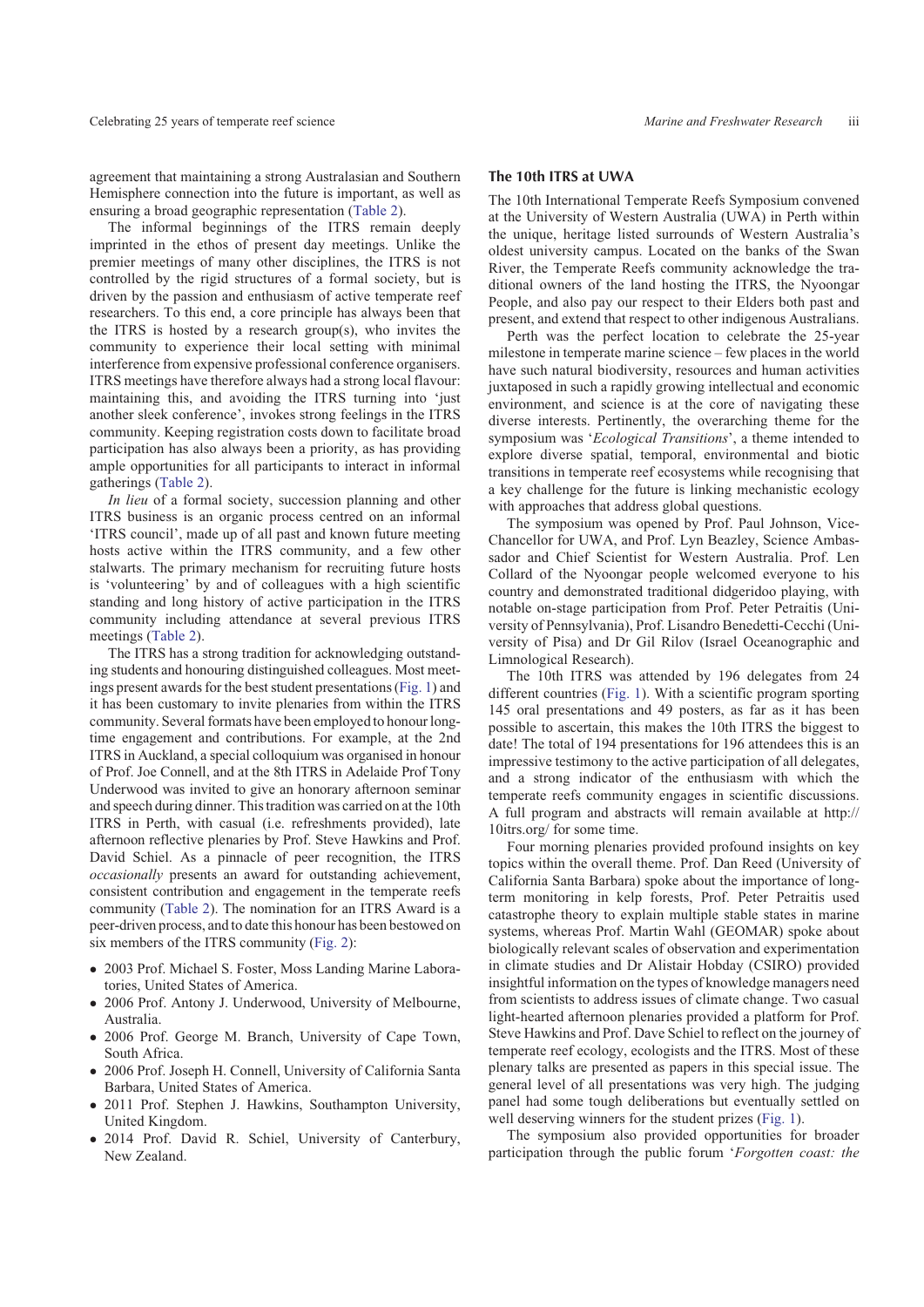<span id="page-3-0"></span>

**Fig. 1.** Group photo of all delegates attending the 10th International Temperate Reefs Symposium at the University of Western Australia (top) and student prize winners and runners up (bottom). From left to right: Rebecca Neumann, University of New South Wales (winner, best student oral presentation), Daniel Okamoto, University of California, Santa Barbara (honourable mention, student oral presentations), Ben Harvey, Aberystwyth University (honourable mention, student oral presentations), Rhiannon L. Rognstad, University of South Carolina (honourable mention, student poster presentations), Clarissa Fraser, the University of Sydney (honourable mention, student poster presentations) and Aline Sbizera Martinez, The University of Sydney (winner, best student poster).

*state and future of Australia's temperate reefs*'. Here an expert panel consisting of Prof. Craig Johnson (University of Tasmania), Prof. Sean Connell (University of Adelaide), Dr Elvira Poloczanska (CSIRO), Dr Alistair Hobday (CSIRO) and Assoc. Prof. Thomas Wernberg (University of Western Australia) highlighted the beauty and uniqueness of Australia's temperate reef ecosystems and discussed their socio-economic importance and the threats and future challenges faced by these ecosystems.

The forum was attended by  $\sim$  250 people and a recording was later broadcast on ABC Radio National as part of their 'Big Ideas' program.

The presentation program was balanced by interactive activities such as the poster session and social sports, where delegates kept engaged with hotdogs, pizza and scientific discussions facilitated by 'Snail Ale' and 'Wheat Pointer' – beers handcrafted for the occasion by the Degrees Brewer at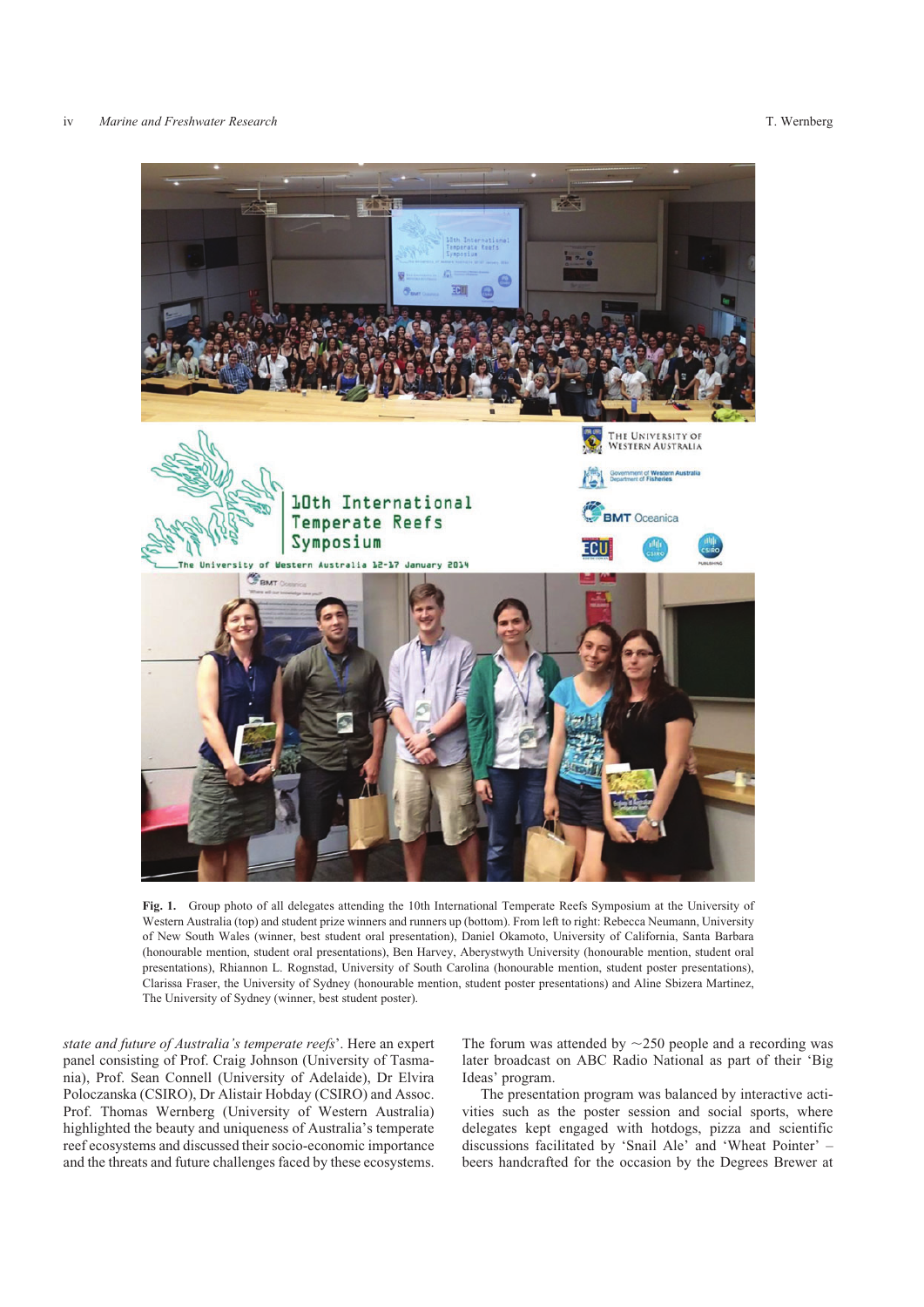<span id="page-4-0"></span>

**Fig. 2.** Honouring distinguished colleagues. Recipients of the ITRS award (from left to right: George Branch (2006, 7th ITRS), David Schiel (2014, 10th ITRS), Joe Connell (2006, 7th ITRS), Tony Underwood (2006, 7th ITRS), Steve Hawkins (2011, 11th ITRS) and Mike Foster (2003, 6th ITRS) (photo taken at the 7th ITRS in Santa Barbara and supplied by D. R. Schiel). Right, the plaque presented to David Schiel for '*Lifelong service and contribution to marine science*' at the 10th ITRS in Perth.

Edith Cowan University. A highlight was the Australian BBQ symposium dinner at the University Club, where Prof. Steve Hawkins presented an ITRS award to Prof. David Schiel for his long-time commitment to temperate marine science (Fig. 2). The dinner finished off with dancing at the Refectory. In proper ITRS tradition, academic and social interactions across countries, institutions and career stages were a pervasive feature in all situations. This is the glue that keeps the ITRS together – truly a meeting with a strong presence of community spirit.

Following a string of pearls of past ITRS', the bar was set incredibly high. However, the ITRS in Perth lived up to expectations and by all accounts has joined the ranks of highly memorable meetings.

## Understanding ecological transitions in a rapidly changing world

This special issue was an invitation to temperate reefs scientists to contribute, not only papers presented at the Perth meeting, but more generally as relevant to understanding ecological transitions in a changing world. This resulted in 17 contributions<sup> $A$ </sup> covering a variety of the many issues faced by temperate reefs. A brief outline of these papers is provided below.

[Hawkins](#page-6-0) *et al.* (2016) provides a historical overview of rocky reef science and the importance of natural history as a foundation for interpretations of experiments and increasingly applied modelling, macro-ecological and meta-analytical approaches. Sustained quantitative observations over time are required to fully understand the natural dynamics of variable ecosystems. Using decades of monitoring data on giant kelp abundance in California, Reed *et al.* [\(2016\)](#page-6-0) illustrates this point. Similarly, Wahl *et al.* [\(2016\)](#page-7-0) reviewed the literature on ocean acidification experiments revealing a mismatch between highly controlled experimental conditions and fluctuations in natural systems, making the point that current inferences are strongly constrained by the overly artificial experimental condition. Collectively these three papers provide a strong reminder of the importance of spending sufficient time in the field, making observations and testing hypotheses in field experiments under realistic 'natural' conditions. This is particularly pertinent in a time where ecologists increasingly spend time in front of their computers, completely removed from the world they are trying to understand.

One theory which has received considerable attention by temperate reef ecologists, is the theory of alternative stable states which is often used to explain rapid and difficult-toreverse transitions between different community configurations ([Petraitis and Dudgeon 2004;](#page-6-0) Ling *[et al.](#page-6-0)* 2009). [Petraitis and](#page-6-0) [Dudgeon \(2016\)](#page-6-0) considers the application of catastrophe theory, a theory that has been largely overlooked by ecologists, to the understanding of multiple stable states in marine communities and find that they can provide new experimental tests for alternative states in nature.

Australia has one of the largest coastal estates in the world (Martinez *et al.* 2007). A characteristic feature of the southern, temperate half of the continent is an interconnected system of large intertidal platforms and extensive shallow rocky reefs. [Bennett](#page-5-0) *et al.* (2016) define this system as 'Australia's Great Southern Reef' (GSR) and estimate that it contributes at least AU\$10 billion year<sup> $-1$ </sup> to Australia's economy though ecosystem services such as biodiversity, recreational and commercial fishing and tourism. Most Australians live near the GSR, yet have little awareness of its value and significance. Currently, the GSR receives less than 10% of the public funding directed towards Australia's less valuable but more charismatic tropical

ARinde *et al.* was to be part of the ITRS special issue, but was not finalised in time to be included in the printed version.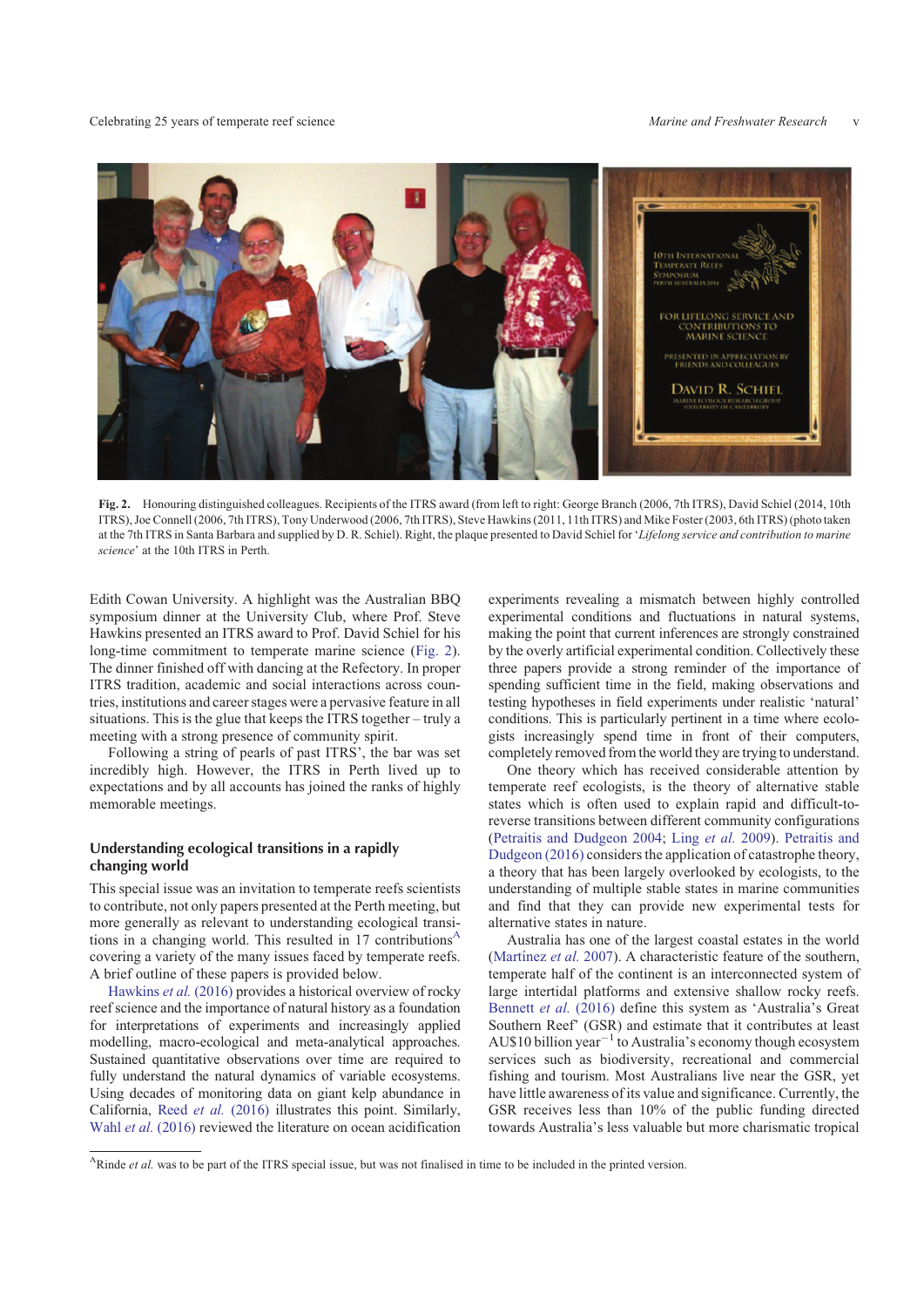<span id="page-5-0"></span>coral reefs (Bennett *et al.* 2016). The GSR is a significant natural asset that deserves recognition and investment.

Land-based activities are increasingly impacting coastal waters, especially from nutrients and sediments ([Connell](#page-6-0) [2007\)](#page-6-0), yet there is little effective policy specifically accommodating land-sea connections. [Schiel and Howard-Williams](#page-6-0) [\(2016\)](#page-6-0) discusses holistic approaches to management using examples from New Zealand, and argue that worldwide, renewed effort is needed with a very long-term perspective to ensure effective solutions.

A significant impact of ocean warming is the poleward movement of species' distribution, including the expansion of warm-water species into temperate reefs ([Smale](#page-6-0) *et al.* 2014; Vergés et al. 2014; Rinde et al[., in press](#page-6-0)). Warm-water kelps have recently established in the southern UK ([Smale](#page-6-0) *et al.* [2014\)](#page-6-0). Smale and Vance  $(2016)$  used a natural experiment – a season of unusually severe winter storms – to show that native kelp forests were highly resilient to storm disturbance whereas newly arrived warm-water kelp forests appeared far more susceptible, suggesting that climate-driven shifts in species abundances may erode the resilience of some kelp forests to physical disturbance. The appearance of herbivorous fishes in temperate seaweed dominated reefs has caused concerns for the persistence of seaweed forests (Vergés et al. 2014). Basford et al. (2016) show that juvenile tropical surgeonfish display higher feeding rates than their warm-temperate counterparts, particularly in warmer temperatures. These results help explain the increased herbivory pressure on temperate seaweeds under warm conditions where tropical species have become more common (Bennett *et al.* 2015). Herbivorous sea urchins have also extended its range southward in Tasmania over the past decades, causing serious overgrazing or rocky reefs in the region, with negative effects on lucrative fisheries (Ling *[et al.](#page-6-0)* [2009;](#page-6-0) [Johnson](#page-6-0) *et al.* 2011). [Sanderson](#page-6-0) *et al.* (2016) tested if diver-base culling of sea urchins might work as a management option and found that it could be effective at small scales, allowing recovery of seaweeds in patches. Herbivores are however not all bad. [McSkimming](#page-6-0) *et al.* (2016) show that native herbivorous gastropods have some capacity to absorb the negative consequences (seaweed turf proliferation) of local and global stressors through compensatory feeding.

Invasive species are also expanding their ranges with potentially serious impacts on local reef communities. [Rinde](#page-6-0) *et al.* [\(in press\)](#page-6-0) showed how future temperatures would likely increase the spread and establishment of invasive pacific oysters (*Crassostrea gigas*) in northern Europe. At present, the kelp *Undaria pinnatifida* is one of the world's most successful invasive species and can become highly abundant in invaded ecosystems. South *et al.* [\(2016\)](#page-6-0) tested *Undaria*'s effects on the structure and productivity of rocky intertidal assemblages in New Zealand but found few overall effects, presumably because the abundance and distribution of *Undaria* was highly variable throughout the year. In contrast, [Pinho](#page-6-0) *et al.* [\(2016\)](#page-6-0) examined kelp communities in three regions in Portugal and found these to be consistent through time.

Coastal infrastructure and defences are proliferating in response to growing populations and climate change and there is increasing need for ecologically sensitive design in their construction. Evans *et al.* [\(2016\)](#page-6-0) and Firth *et al.* [\(2016\)](#page-6-0) tested the habitat quality of artificial rock pools and substrate orientation on intertidal breakwaters. Rock pools and north-facing shaded substrata enhanced the ecological condition of man-made reef. [Thomsen](#page-6-0) *et al.* (2016) also studied habitat – biodiversity interactions, demonstrating the consistent integrity of a seaweedepiphyte-invertebrate facilitation cascade across transitions from intertidal to subtidal habitats. Testing the effects of seaweed harvesting on associated communities, [Stagnol](#page-6-0) *et al.* (2016) found the biggest effects when dominant monospecific canopies were removed.

The papers contained within this special issue represent a broad range of topics, habitats and organisms. This reflects the diversity of temperate reef science and temperate reef scientists. Bringing this diverse community, with a common interest in temperate reefs ecology, together creates a fertile arena for discussion and exchange of ideas. This is what the ITRS is all about!

See you in Pisa!

## Acknowledgements

Special thanks goes to the many enthusiastic Temperate Reefers who continue to make these meetings fun and academically stimulating. Also thanks to the many limpets, seaweeds and fishes who have been manipulated over the years – without them ecology would still be in the dark ages. The 10th ITRS in Perth would not have been the roaring success it was, if it wasn't for the hard work and engagement of Thibaut de Bettignies, Scott Bennett and Emily Gates, who all went well beyond reasonable call of duty! Also thanks to Gary Kendrick and Mat Vanderklift for co-hosting the event, and many student volunteers. The University of Western Australia, The Department of Fisheries Western Australia, BMT Oceanica, CSIRO, CSIRO Publishing and Edith Cowan University provided generous sponsorship of the meeting. Additional support was provided by a UWA and Perth Convention Bureau Career Development Award to T. Wernberg. Finally, many thanks are due to the authors of the papers in this special issue, for their contribution and patience, to the editorial and production staff at CSIRO Publishing and to my co-editors Nova Mieszkowska, Gary Kendrick and Steve Hawkins, without whom this special issue would not have come together. T. Wernberg was funded by an Australian Research Council Future Fellowship.

### References

- Alleway, H. K., and Connell, S. D. (2015). Loss of an ecological baseline through the eradication of oyster reefs from coastal ecosystems and human memory. *Conservation Biology* **29**, 795–804. doi[:10.1111/COBI.12452](http://dx.doi.org/10.1111/COBI.12452)
- Basford, A. J., Feary, D. A., Truong, G., Steinberg, P. D., Marzinelli, E. M., and Vergés, A. (2016). Feeding habits of range-shifting herbivores: tropical surgeonfishes in a temperate environment. *Marine and Freshwater Research* **67**, 75–83. doi[:10.1071/MF14208](http://dx.doi.org/10.1071/MF14208)
- Bennett, S., Wernberg, T., Harvey, E. S., Santana-Garcon, J., and Saunders, B. (2015). Tropical herbivores provide resilience to a climate mediated phase-shift on temperate reefs. *Ecology Letters* **18**, 714–723. doi[:10.1111/ELE.12450](http://dx.doi.org/10.1111/ELE.12450)
- Bennett, S., Wernberg, T., Connell, S. D., Hobday, A. J., Johnson, C. R., and Poloczanska, E. S. (2016). The 'Great Southern Reef': social, ecological and economic value of Australia's neglected kelp forests. *Marine and Freshwater Research* **67**, 47–56. doi:[10.1071/MF15232](http://dx.doi.org/10.1071/MF15232)
- Coleman, M. A., Kelaher, B. P., Steinberg, P. D., and Millar, A. J. K. (2008). Absence of a large brown macroalga on urbanized rocky reefs around Sydney, Australia, and evidence for historical decline. *Journal of Phycology* **44**, 897–901. doi:[10.1111/J.1529-8817.2008.00541.X](http://dx.doi.org/10.1111/J.1529-8817.2008.00541.X)
- Compton, J. S. (2011). Pleistocene sea-level fluctuations and human evolution on the southern coastal plain of South Africa. *Quaternary Science Reviews* **30**, 506–527. doi[:10.1016/J.QUASCIREV.2010.12.012](http://dx.doi.org/10.1016/J.QUASCIREV.2010.12.012)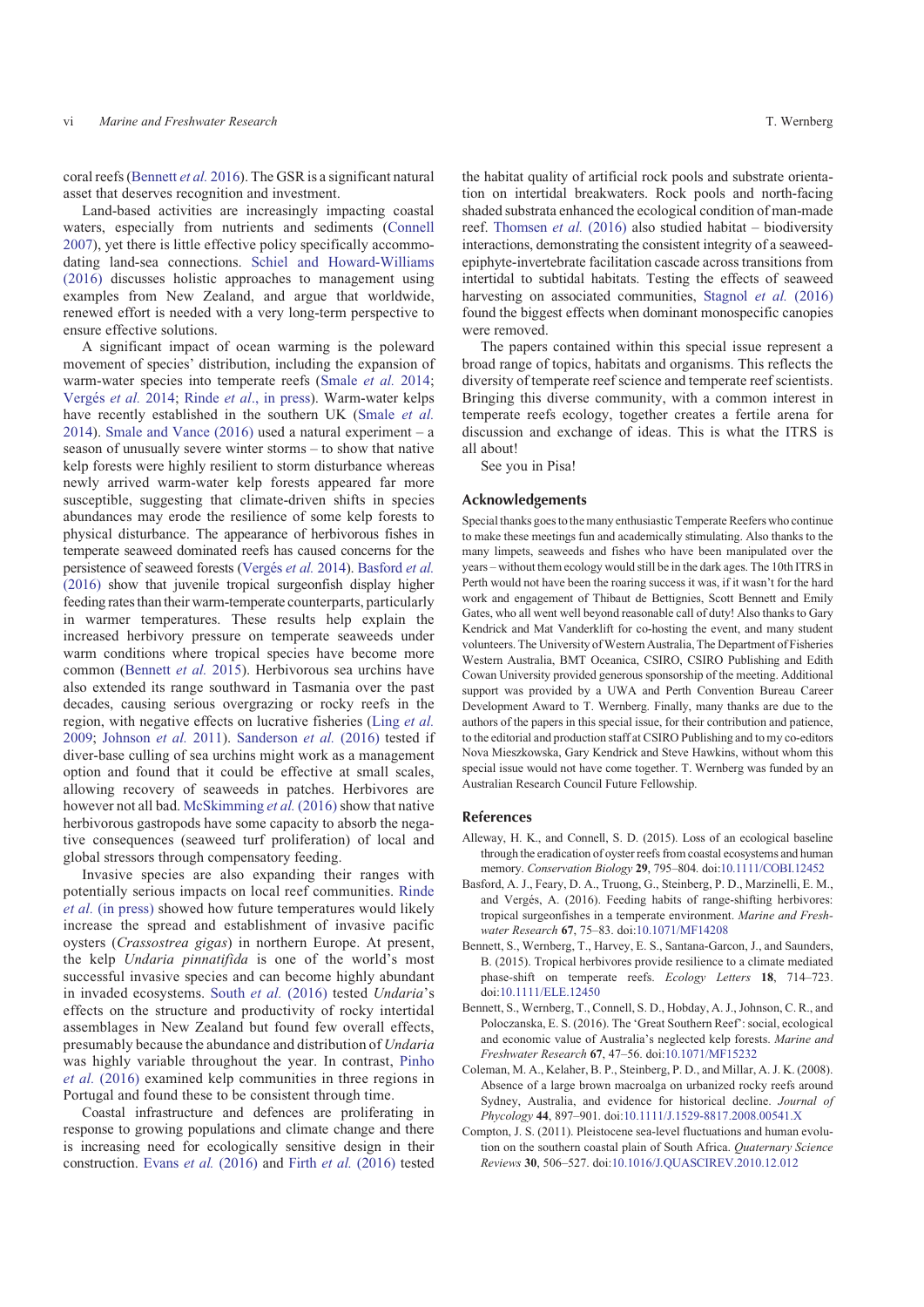<span id="page-6-0"></span>Celebrating 25 years of temperate reef science *Marine and Freshwater Research* vii

- Connell, S. D. (2007). Water quality and loss of coral reefs and kelp forests: alternative states and the influence of fishing. In 'Marine Ecology' (Eds S. D. Connell and B. M. Gillanders.) pp. 556–568. (Oxford University Press: Melbourne.)
- Connell, S. D., Russell, B. D., Turner, D. J., Shepherd, S. A., Kildea, T., Miller, D., Airoldi, L., and Cheshire, A. (2008). Recovering a lost baseline: missing kelp forests from a metropolitan coast. *Marine Ecology Progress Series* **360**, 63–72. doi:[10.3354/MEPS07526](http://dx.doi.org/10.3354/MEPS07526)
- Erlandson, J. M., Graham, M. H., Bourque, B. J., Corbett, D., Estes, J. A., and Steneck, R. S. (2007). The Kelp highway hypothesis: marine ecology, the coastal migration theory, and the peopling of the Americas. *Journal of Island & Coastal Archaeology* **2**, 161–174. doi:[10.1080/](http://dx.doi.org/10.1080/15564890701628612) [15564890701628612](http://dx.doi.org/10.1080/15564890701628612)
- Evans, A. J., Firth, L. B., Hawkins, S. J., Morris, E. S., Goudge, H., and Moore, P. J. (2016). Drill-cored rock pools: an effective method of ecological enhancement on artificial structures. *Marine and Freshwater Research* **67**, 123–130. doi:[10.1071/MF14244](http://dx.doi.org/10.1071/MF14244)
- Firth, L. B., White, F. J., Schofield, M., Hanley, M. E., Burrows, M. T., Thompson, R. C., Skov, M. W., Evans, A. J., Moore, P. J., and Hawkins, S. J. (2016). Facing the future: the importance of substratum features for ecological engineering of artificial habitats in the rocky intertidal. *Marine and Freshwater Research* **67**, 131–143. doi:[10.1071/MF14163](http://dx.doi.org/10.1071/MF14163)
- Fraschetti, S., Bianchi, C. N., Terlizzi, A., Fanelli, G., Morri, C., and Boero, F. (2001). Spatial variability and human disturbance in shallow subtidal hard substrate assemblages: a regional approach. *Marine Ecology Progress Series* **212**, 1–12. doi[:10.3354/MEPS212001](http://dx.doi.org/10.3354/MEPS212001)
- Hawkins, S. J., Mieszkowska, N., Firth, L. B., Bohn, K., Burrows, M. T., MacLean, M. A., Thompson, R. C., Chan, B. K. K., Little, C., and Williams, G. A. (2016). Looking backwards to look forwards: the role of natural history in temperate reef ecology. *Marine and Freshwater Research* **67**, 1–13. doi:[10.1071/MF14413](http://dx.doi.org/10.1071/MF14413)
- Johnson, C. R., Banks, S. C., Barrett, N. S., Cazassus, F., Dunstan, P. K., Edgar, G. J., Frusher, S. D., Gardner, C., Haddon, M., Helidoniotis, F., Hill, K. L., Holbrook, N. J., Hosie, G. W., Last, P. R., Ling, S. D., Melbourne-Thomas, J., Miller, K., Pecl, G. T., Richardson, A. J., Ridgway, K. R., Rintoul, S. R., Ritz, D. A., Ross, D. J., Sanderson, J. C., Shepherd, S. A., Slotwinski, A., Swadling, K. M., and Taw, N. (2011). Climate change cascades: shifts in oceanography, species' ranges and subtidal marine community dynamicsin eastern Tasmania. *Journal of ExperimentalMarine Biology and Ecology* **400**, 17–32. doi[:10.1016/J.JEMBE.2011.02.032](http://dx.doi.org/10.1016/J.JEMBE.2011.02.032)
- Ling, S. D., Johnson, C. R., Frusher, S. D., and Ridgway, K. R. (2009). Overfishing reduces resilience of kelp beds to climate-driven catastrophic phase shift. *Proceedings of the National Academy of Sciences of the United States of America* **106**, 22 341–22 345. doi:[10.1073/PNAS.](http://dx.doi.org/10.1073/PNAS.0907529106) [0907529106](http://dx.doi.org/10.1073/PNAS.0907529106)
- Martínez, M. L., Intralawan, A., Vázquez, G., Pérez-Maqueo, O., Sutton, P., and Landgrave, R. (2007). The coasts of our world: ecological, economic and social importance. *Ecological Economics* **63**, 254–272. doi:[10.1016/](http://dx.doi.org/10.1016/J.ECOLECON.2006.10.022) [J.ECOLECON.2006.10.022](http://dx.doi.org/10.1016/J.ECOLECON.2006.10.022)
- McSkimming, C., Russell, B. D., Tanner, J. E., and Connell, S. D. (2016). A test of metabolic and consumptive responses to local and global perturbations: enhanced resources stimulate herbivores to counter expansion of weedy species. *Marine and Freshwater Research* **67**, 96–102. doi[:10.1071/MF14266](http://dx.doi.org/10.1071/MF14266)
- Menge, B. A., Chan, F., Dudas, S., Eerkes-Medrano, D., Grorud-Colvert, K., Heiman, K., Hessing-Lewis, M., Iles, A., Milston-Clements, R., Noble, M., Page-Albins, K., Richmond, E., Rilov, G., Rose, J., Tyburczy, J., Vinueza, L., and Zarnetske, P. (2009). Terrestrial ecologists ignore aquatic literature: asymmetry in citation breadth in ecological publications and implications for generality and progress in ecology. *Journal of Experimental Marine Biology and Ecology* **377**, 93–100. doi[:10.1016/J.JEMBE.](http://dx.doi.org/10.1016/J.JEMBE.2009.06.024) [2009.06.024](http://dx.doi.org/10.1016/J.JEMBE.2009.06.024)
- Olds, A. D., Pitt, K. A., Maxwell, P. S., Babcock, R. C., Rissik, D., and Connolly, R. M. (2014). Marine reserves help coastal ecosystems

cope with extreme weather. *Global Change Biology* **20**, 3050–3058. doi[:10.1111/GCB.12606](http://dx.doi.org/10.1111/GCB.12606)

- Petraitis, P. S., and Dudgeon, S. R. (2004). Detection of alternative stable states in marine communities. *Journal of Experimental Marine Biology and Ecology* **300**, 343–371. doi[:10.1016/J.JEMBE.2003.12.026](http://dx.doi.org/10.1016/J.JEMBE.2003.12.026)
- Petraitis, P. S., and Dudgeon, S. R. (2016). Cusps and butterflies: multiple stable states in marine systems as catastrophes. *Marine and Freshwater Research* **67**, 37–46. doi:[10.1071/MF14229](http://dx.doi.org/10.1071/MF14229)
- Petraitis, P. S., and Latham, R. E. (1999). The importance of scale in testing the origins of alternative community states. *Ecology* **80**, 429–442. doi[:10.1890/0012-9658\(1999\)080\[0429:TIOSIT\]2.0.CO;2](http://dx.doi.org/10.1890/0012-9658(1999)080[0429:TIOSIT]2.0.CO;2)
- Pinho, D., Bertocci, I., Arenas, F., Franco, J. N., Jacinto, D., Castro, J. J., Vieira, R., Sousa-Pinto, I., Wernberg, T., and Tuya, F. (2016). Spatial and temporal variation of kelp forests and associated macroalgal assemblages along the Portuguese coast. *Marine and Freshwater Research* **67**, 113–122. doi:[10.1071/MF14318](http://dx.doi.org/10.1071/MF14318)
- Reed, D. C., Rassweiler, A. R., Miller, R. J., Page, H. M., and Holbrook, S. J. (2016). The value of a broad temporal and spatial perspective in understanding dynamics of kelp forest ecosystems. *Marine and Freshwater Research* **67**, 14–24. doi[:10.1071/MF14158](http://dx.doi.org/10.1071/MF14158)
- Rinde, E., Tjomsland, T., Hjermann, D., Kempa, M., Norling, P., and Kolluru, V. S. Increased spreading potential of the invasive Pacific oyster (*Crassostrea gigas*) at its northern distribution limit in Europe due to warmer climate. *Marine and Freshwater Research*, in press.
- Sanderson, J. C., Ling, S. D., Dominguez, J. G., and Johnson, C. R. (2016). Limited effectiveness of divers to mitigate 'barrens' formation by culling sea urchins while fishing for abalone. *Marine and Freshwater Research* **67**, 84–95. doi:[10.1071/MF14255](http://dx.doi.org/10.1071/MF14255)
- Schiel, D. R., and Howard-Williams, C. (2016). Controlling inputs from the land to sea: limit-setting, cumulative impacts and *ki uta ki tai. Marine and Freshwater Research* **67**, 57–64. doi:[10.1071/MF14295](http://dx.doi.org/10.1071/MF14295)
- Smale, D. A., and Vance, T. (2016). Climate-driven shifts in species' distributions may exacerbate the impacts of storm disturbances on North-east Atlantic kelp forests. *Marine and Freshwater Research* **67**, 65–74. doi[:10.1071/MF14155](http://dx.doi.org/10.1071/MF14155)
- Smale, D. A., Burrows, M. T., Moore, P., O'Connor, N., and Hawkins, S. J. (2013). Threats and knowledge gaps for ecosystem services provided by kelp forests: a northeast Atlantic perspective. *Ecology and Evolution* **3**, 4016–4038. doi[:10.1002/ECE3.774](http://dx.doi.org/10.1002/ECE3.774)
- Smale, D. A., Wernberg, T., Yunnie, A. L. E., and Vance, T. (2014). The rise of *Laminaria ochroleuca* in the Western English Channel (UK) and comparisons with its competitor and assemblage dominant *Laminaria hyperborea. Marine Ecology* **63**, 1033–1044. doi[:10.1111/MAEC.12199](http://dx.doi.org/10.1111/MAEC.12199)
- South, P. M., Lilley, S. A., Tait, L. W., Alestra, T., Hickford, M. J. H., Thomsen, M. S., and Schiel, D. R. (2016). Transient effects of an invasive kelp on the community structure and primary productivity of an intertidal assemblage. *Marine and Freshwater Research* **67**, 103–112. doi:[10.1071/MF14211](http://dx.doi.org/10.1071/MF14211)
- Stagnol, D., Michel, R., and Davoult, D. (2016). Unravelling the impact of harvesting pressure on canopy-forming macroalgae. *Marine and Freshwater Research* **67**, 153–161. doi[:10.1071/MF14198](http://dx.doi.org/10.1071/MF14198)
- Steneck, R. S., Graham, M. H., Bourque, B. J., Corbett, D., Erlandson, J. M., Estes, J. A., and Tegner, M. J. (2002). Kelp forest ecosystems: biodiversity, stability, resilience and future. *Environmental Conservation* **29**, 436–459. doi[:10.1017/S0376892902000322](http://dx.doi.org/10.1017/S0376892902000322)
- Thomsen, M. S., and Wernberg, T. (2014). On the generality of cascading habitat-formation. *Proceedings of the Royal Society – B. Biological Sciences* **281**, 20131994. doi:[10.1098/RSPB.2013.1994](http://dx.doi.org/10.1098/RSPB.2013.1994)
- Thomsen, M. S., Wernberg, T., Altieri, A., Tuya, F., Gulbransen, D., McGlathery, K. J., Holmer, M., and Silliman, B. R. (2010). Habitat cascades: the conceptual context and global relevance of facilitation cascades via habitat formation and modification. *Integrative and Comparative Biology* **50**, 158–175. doi:[10.1093/ICB/ICQ042](http://dx.doi.org/10.1093/ICB/ICQ042)
- Thomsen, M. S., Metcalfe, I., South, P., and Schiel, D. R. (2016). A hostspecific habitat former controls biodiversity across ecological transitions